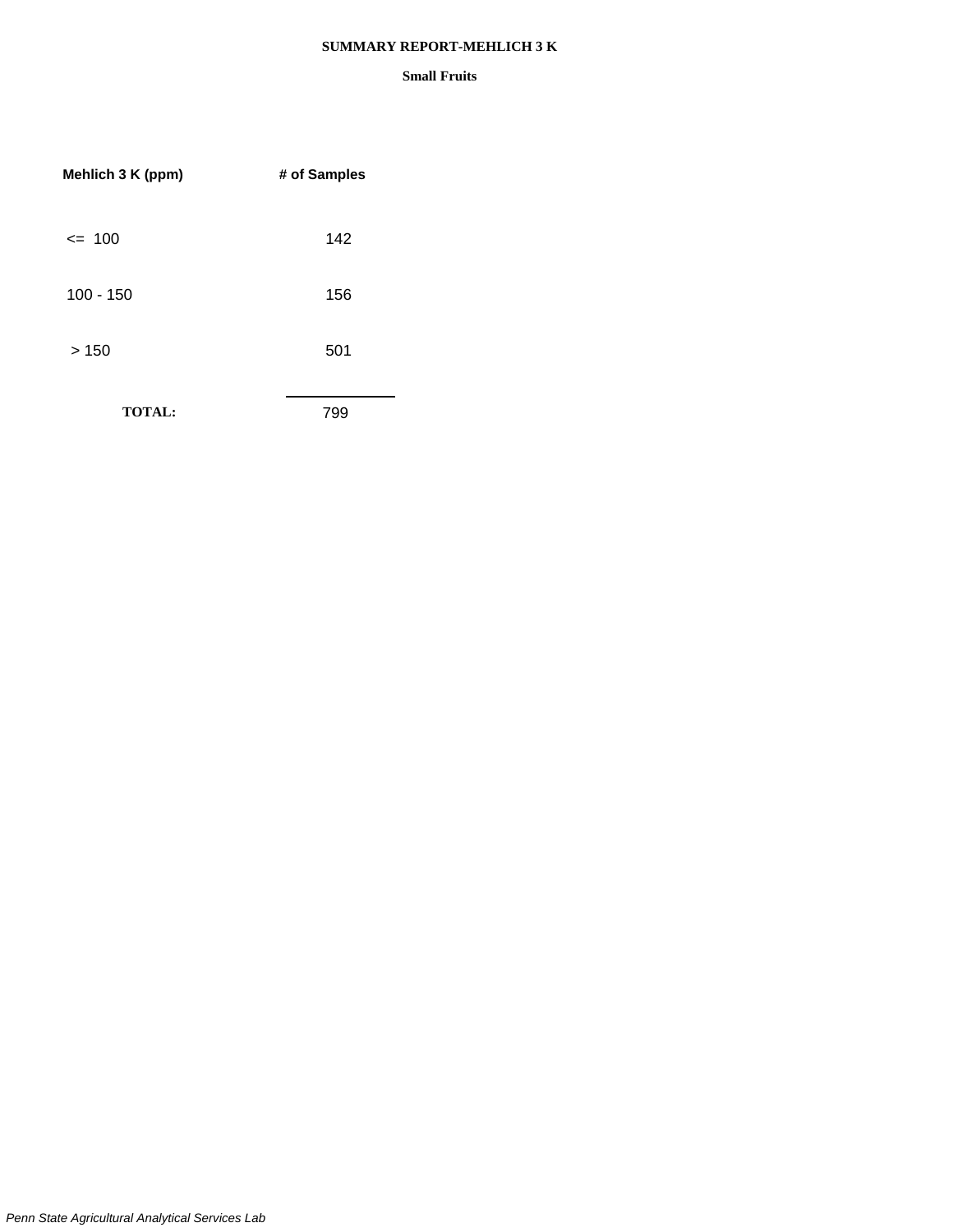| County           | <b>Total Samples</b> | Mehlich 3 K<br>(ppm)          | # of Samples            |
|------------------|----------------------|-------------------------------|-------------------------|
| <b>ADAMS</b>     | 8                    |                               |                         |
|                  |                      | 2 100 - 150                   | 4                       |
|                  |                      | 3<br>> 150                    | $\overline{\mathbf{4}}$ |
| <b>ALLEGHENY</b> | 21                   |                               |                         |
|                  |                      | $1 \le 100$                   | 5                       |
|                  |                      | $100 - 150$<br>$\overline{2}$ | $\mathbf 1$             |
|                  |                      | 3 > 150                       | 15                      |
| <b>ARMSTRONG</b> | $\overline{7}$       |                               |                         |
|                  |                      | $1 \le 100$                   | 1                       |
|                  |                      | $100 - 150$<br>$\mathbf{2}$   | $\mathbf 1$             |
|                  |                      | 3<br>>150                     | 5                       |
| <b>BEAVER</b>    | $\overline{7}$       |                               |                         |
|                  |                      | $1 \le 100$                   | 3                       |
|                  |                      | $100 - 150$<br>$\overline{2}$ | $\mathbf 1$             |
|                  |                      | 3<br>>150                     | 3                       |
| <b>BEDFORD</b>   | 12                   |                               |                         |
|                  |                      | $1 \le 100$                   | 4                       |
|                  |                      | $100 - 150$<br>2 <sup>1</sup> | 4                       |
|                  |                      | 3<br>>150                     | $\overline{\mathbf{4}}$ |
| <b>BERKS</b>     | 31                   |                               |                         |
|                  |                      | $1 \le 100$                   | $\overline{2}$          |
|                  |                      | $100 - 150$<br>$\overline{2}$ | $\overline{7}$          |
|                  |                      | 3<br>>150                     | 22                      |
| <b>BLAIR</b>     | 5                    |                               |                         |
|                  |                      | 2 100 - 150                   | $\mathbf 1$             |
|                  |                      | 3 > 150                       | 4                       |
| <b>BRADFORD</b>  | 10                   |                               |                         |
|                  |                      | $= 100$<br>1                  | 5                       |
|                  |                      | 3<br>>150                     | 5                       |
|                  | 34                   |                               |                         |
| <b>BUCKS</b>     |                      | $1 \le 100$                   | 13                      |
|                  |                      | 2 100 - 150                   | 9                       |
|                  |                      | 3 > 150                       | 12                      |
|                  | 11                   |                               |                         |
| <b>BUTLER</b>    |                      | $1 \le 100$                   | $\overline{2}$          |
|                  |                      | 2 100 - 150                   | $\overline{c}$          |
|                  |                      | 3<br>>150                     | $\overline{7}$          |
|                  |                      |                               |                         |
| <b>CAMBRIA</b>   | 10                   | $1 \le 100$                   | 6                       |
|                  |                      |                               |                         |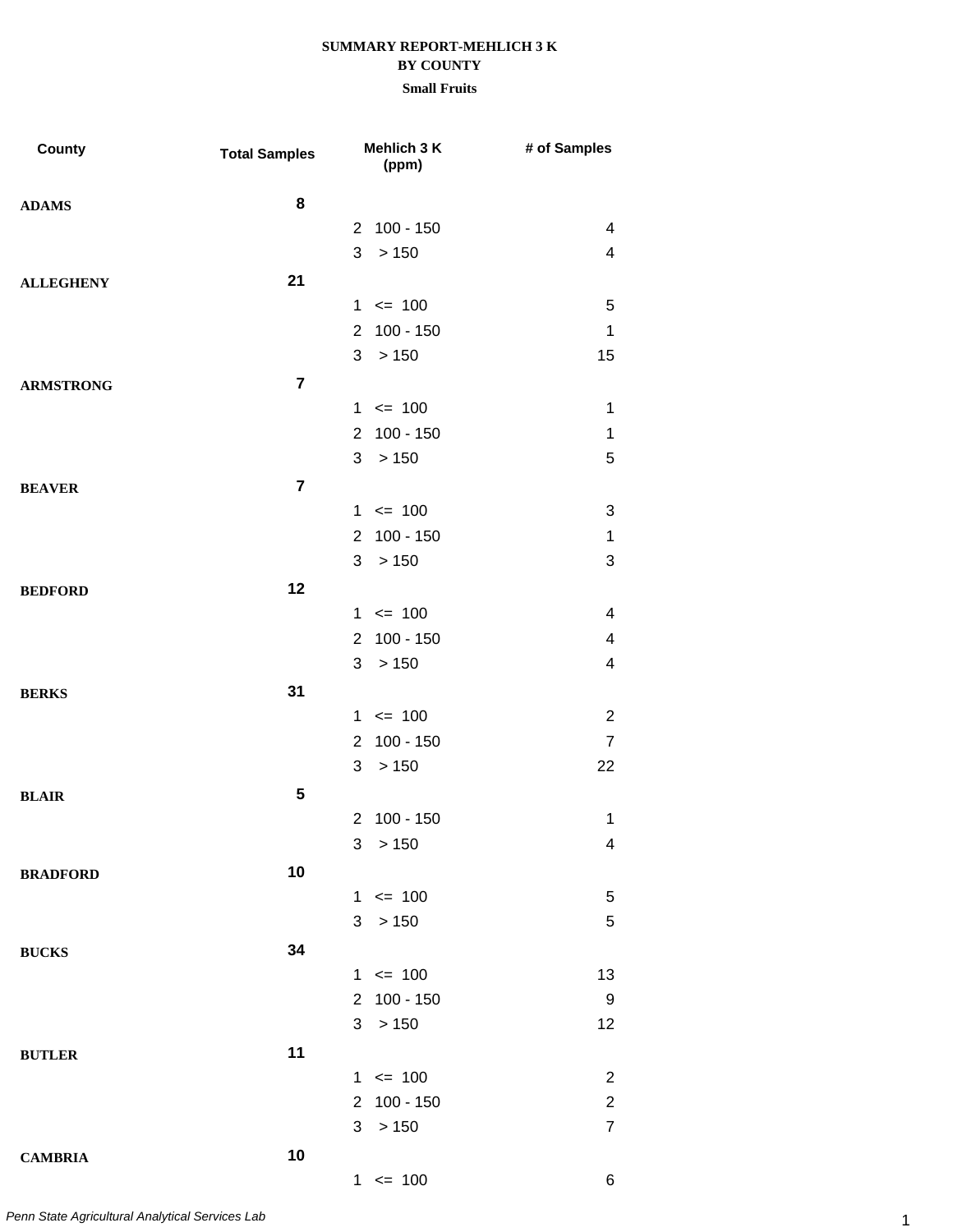| County            | <b>Total Samples</b> | Mehlich 3 K<br>(ppm)                 | # of Samples   |
|-------------------|----------------------|--------------------------------------|----------------|
|                   |                      | 2 100 - 150                          | 3              |
|                   |                      | 3<br>>150                            | 1              |
| <b>CARBON</b>     | 4                    |                                      |                |
|                   |                      | $1 \le 100$                          | $\mathbf 1$    |
|                   |                      | $100 - 150$<br>$\overline{2}$        | $\mathbf 1$    |
|                   |                      | > 150<br>3                           | $\overline{2}$ |
| <b>CENTRE</b>     | 110                  |                                      |                |
|                   |                      | $1 \le 100$                          | 14             |
|                   |                      | $100 - 150$<br>$\overline{2}$        | 30             |
|                   |                      | 3<br>>150                            | 66             |
| <b>CHESTER</b>    | 17                   |                                      |                |
|                   |                      | $1 \le 100$                          | $\overline{2}$ |
|                   |                      | $100 - 150$<br>$\overline{2}$        | $\mathbf 5$    |
|                   |                      | > 150<br>3                           | 10             |
| <b>CLARION</b>    | $\mathbf{2}$         |                                      |                |
|                   |                      | 2 100 - 150                          | $\overline{2}$ |
| <b>CLEARFIELD</b> | 8                    |                                      |                |
|                   |                      | 2 100 - 150                          | $\overline{2}$ |
|                   |                      | > 150<br>3                           | 6              |
| <b>CLINTON</b>    | $\overline{7}$       |                                      |                |
|                   |                      | $1 \le 100$                          | $\overline{2}$ |
|                   |                      | $100 - 150$<br>$\mathbf{2}^{\prime}$ | 4              |
|                   |                      | 3<br>>150                            | $\mathbf 1$    |
| <b>COLUMBIA</b>   | 12                   |                                      |                |
|                   |                      | $1 \le 100$                          | $\overline{2}$ |
|                   |                      | $100 - 150$<br>2                     | $\overline{c}$ |
|                   |                      | > 150<br>3                           | 8              |
| <b>CRAWFORD</b>   | 6                    |                                      |                |
|                   |                      | $1 \le 100$                          | $\overline{2}$ |
|                   |                      | $100 - 150$<br>$\overline{2}$        | 3              |
|                   |                      | > 150<br>3                           | $\mathbf 1$    |
| <b>CUMBERLAND</b> | 19                   |                                      |                |
|                   |                      | $1 \le 100$                          | $\mathbf 1$    |
|                   |                      | $100 - 150$<br>$\overline{2}$        | $\mathbf 1$    |
|                   |                      | 3<br>>150                            | 17             |
| <b>DAUPHIN</b>    | 20                   |                                      |                |
|                   |                      | $\leq$ 100<br>$\mathbf{1}$           | 3              |
|                   |                      | $100 - 150$<br>$\overline{2}$        | $\overline{c}$ |
|                   |                      | >150<br>3                            | 15             |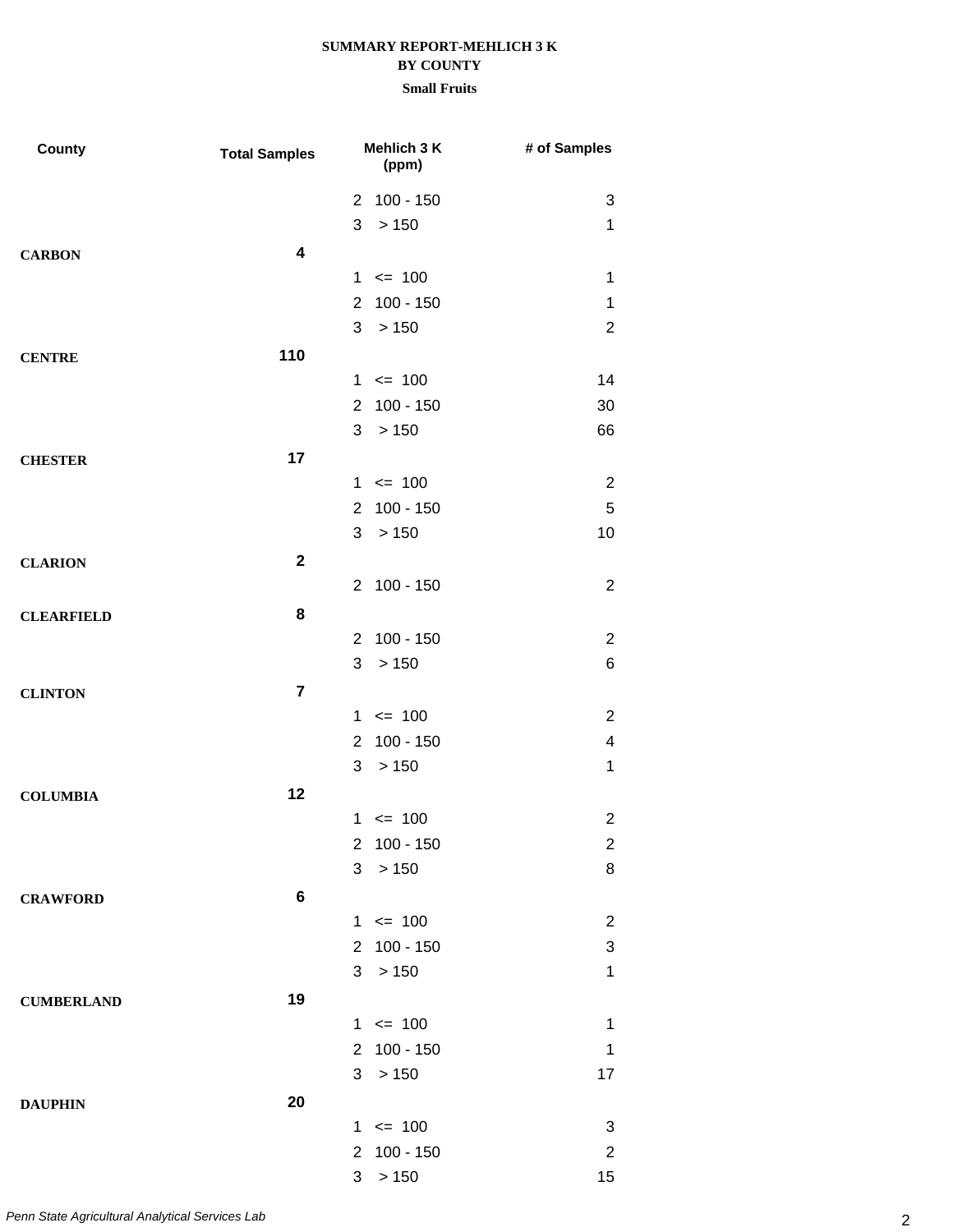## **Small Fruits**

| County            | <b>Total Samples</b> | Mehlich 3 K<br>(ppm)          | # of Samples   |
|-------------------|----------------------|-------------------------------|----------------|
| <b>DELAWARE</b>   | 8                    |                               |                |
|                   |                      | $1 \le 100$                   | 1              |
|                   |                      | 2 100 - 150                   | $\mathbf 1$    |
|                   |                      | 3<br>>150                     | $\,6$          |
| <b>ELK</b>        | $\mathbf 3$          |                               |                |
|                   |                      | >150<br>3                     | 3              |
| <b>ERIE</b>       | 82                   |                               |                |
|                   |                      | $1 \le 100$                   | 5              |
|                   |                      | 2 100 - 150                   | 13             |
|                   |                      | 3 > 150                       | 64             |
| <b>FAYETTE</b>    | $\bf 6$              |                               |                |
|                   |                      | $1 \le 100$                   | 2              |
|                   |                      | 3<br>>150                     | $\overline{4}$ |
| <b>FOREST</b>     | 3                    |                               |                |
|                   |                      | $1 \le 100$                   | $\overline{2}$ |
|                   |                      | 2 100 - 150                   | $\mathbf{1}$   |
| <b>FRANKLIN</b>   | 8                    |                               |                |
|                   |                      | 2 100 - 150                   | $\mathbf 1$    |
|                   |                      | >150<br>3                     | $\overline{7}$ |
| <b>FULTON</b>     | $\mathbf{2}$         |                               |                |
|                   |                      | $1 \le 100$                   | $\overline{2}$ |
| <b>GREENE</b>     | $\mathbf 1$          |                               |                |
|                   |                      | > 150<br>3                    | $\mathbf 1$    |
| <b>HUNTINGDON</b> | 6                    |                               |                |
|                   |                      | 3<br>> 150                    | 6              |
| <b>INDIANA</b>    | 14                   |                               |                |
|                   |                      | $1 \le 100$                   | 4              |
|                   |                      | $100 - 150$<br>$\overline{2}$ | 5              |
|                   |                      | 3 > 150                       | 5              |
| <b>JEFFERSON</b>  | 1                    |                               |                |
|                   |                      | 3 <sup>1</sup><br>>150        | $\mathbf 1$    |
| <b>JUNIATA</b>    | 5                    |                               |                |
|                   |                      | >150<br>3                     | 5              |
| <b>LACKAWANNA</b> | 18                   |                               |                |
|                   |                      | $1 \le 100$                   | 3              |
|                   |                      | 2 100 - 150                   | $\mathbf{1}$   |
|                   |                      | 3<br>>150                     | 14             |
| <b>LANCASTER</b>  | 18                   |                               |                |
|                   |                      | $1 \le 100$                   | 1              |

3 *Penn State Agricultural Analytical Services Lab*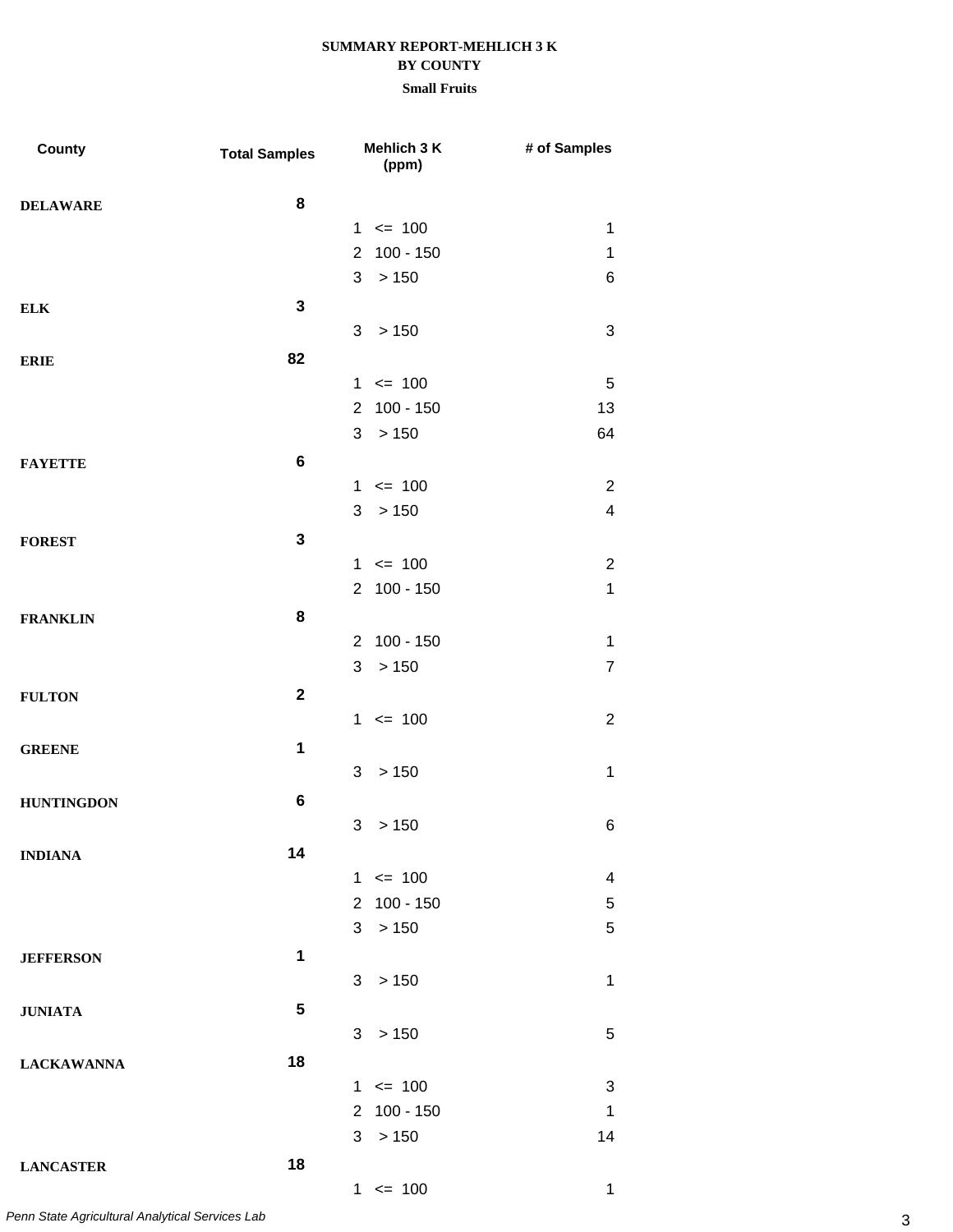| <b>County</b>         | <b>Total Samples</b> |                | Mehlich 3 K<br>(ppm) | # of Samples            |
|-----------------------|----------------------|----------------|----------------------|-------------------------|
|                       |                      |                | 2 100 - 150          | 6                       |
|                       |                      | 3              | >150                 | 11                      |
| <b>LAWRENCE</b>       | $5\phantom{.0}$      |                |                      |                         |
|                       |                      |                | 2 100 - 150          | $\overline{2}$          |
|                       |                      | 3              | > 150                | 3                       |
| <b>LEBANON</b>        | 3                    |                |                      |                         |
|                       |                      |                | $1 \le 100$          | $\mathbf 1$             |
|                       |                      | 3              | >150                 | $\overline{2}$          |
| <b>LEHIGH</b>         | 33                   |                |                      |                         |
|                       |                      |                | $1 \le 100$          | 3                       |
|                       |                      | $\overline{2}$ | $100 - 150$          | $\sqrt{5}$              |
|                       |                      | 3              | >150                 | 25                      |
| <b>LUZERNE</b>        | $\bf 6$              |                |                      |                         |
|                       |                      |                | $1 \le 100$          | 1                       |
|                       |                      |                | 2 100 - 150          | $\mathbf 1$             |
|                       |                      | 3              | >150                 | $\overline{\mathbf{4}}$ |
| <b>LYCOMING</b>       | 14                   |                |                      |                         |
|                       |                      |                | $1 \le 100$          | $\overline{2}$          |
|                       |                      | $\overline{2}$ | $100 - 150$          | $\overline{\mathbf{4}}$ |
|                       |                      | 3              | >150                 | 8                       |
| <b>MCKEAN</b>         | 1                    |                |                      |                         |
|                       |                      | 3              | >150                 | $\mathbf 1$             |
|                       | 11                   |                |                      |                         |
| <b>MERCER</b>         |                      | $\mathbf 1$    | $= 100$              | 4                       |
|                       |                      | 3              | > 150                | $\overline{7}$          |
|                       |                      |                |                      |                         |
| <b>MIFFLIN</b>        | 1                    |                |                      |                         |
|                       |                      |                | 3 > 150              | $\mathbf 1$             |
| <b>MONROE</b>         | $\mathbf 2$          |                |                      |                         |
|                       |                      |                | 3 > 150              | $\overline{2}$          |
| <b>MONTGOMERY</b>     | 24                   |                |                      |                         |
|                       |                      |                | $1 \le 100$          | 6                       |
|                       |                      |                | 2 100 - 150          | $\overline{7}$          |
|                       |                      |                | 3 > 150              | 11                      |
| <b>NORTHAMPTON</b>    | 14                   |                |                      |                         |
|                       |                      |                | $1 \le 100$          | 5                       |
|                       |                      |                | 3 > 150              | 9                       |
| <b>NORTHUMBERLAND</b> | $\overline{7}$       |                |                      |                         |
|                       |                      |                | $1 \le 100$          | $\mathbf 1$             |
|                       |                      |                | 2 100 - 150          | 3                       |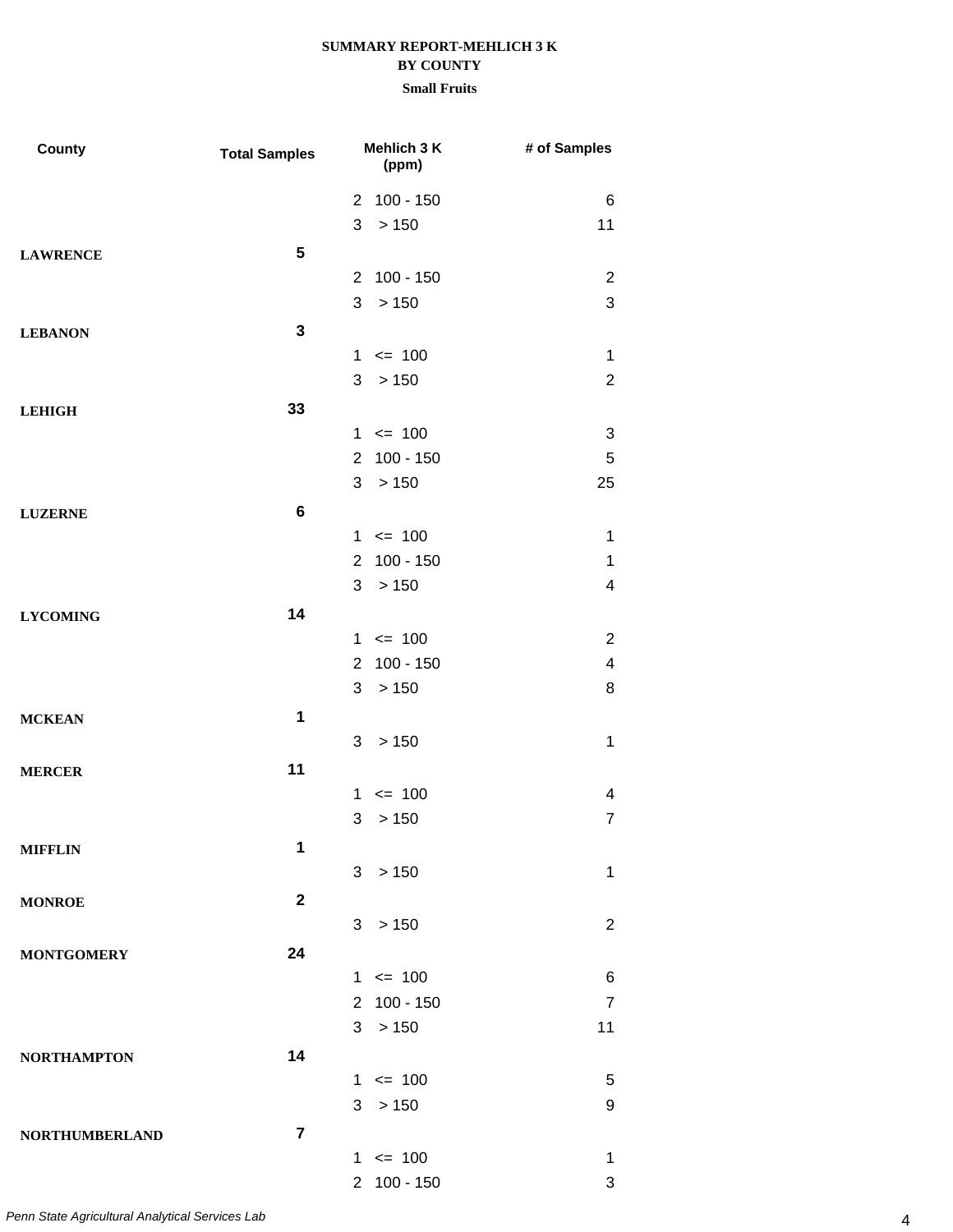| County              | <b>Total Samples</b> | Mehlich 3 K<br>(ppm)          | # of Samples   |
|---------------------|----------------------|-------------------------------|----------------|
|                     |                      | > 150<br>3                    | 3              |
| <b>PERRY</b>        | 10                   |                               |                |
|                     |                      | $\leq$ 100<br>$\mathbf{1}$    | 1              |
|                     |                      | $100 - 150$<br>$\overline{2}$ | $\overline{c}$ |
|                     |                      | >150<br>3                     | $\overline{7}$ |
| <b>PHILADELPHIA</b> | $\bf 6$              |                               |                |
|                     |                      | $\leq$ 100<br>$\mathbf{1}$    | $\mathbf 1$    |
|                     |                      | 3<br>>150                     | 5              |
| <b>POTTER</b>       | $\mathbf 1$          |                               |                |
|                     |                      | 3<br>>150                     | $\mathbf 1$    |
| <b>SCHUYLKILL</b>   | 11                   |                               |                |
|                     |                      | $\leq$ 100<br>$\mathbf{1}$    | $\overline{2}$ |
|                     |                      | $100 - 150$<br>$\overline{2}$ | $\overline{c}$ |
|                     |                      | >150<br>3                     | $\overline{7}$ |
| <b>SNYDER</b>       | 6                    |                               |                |
|                     |                      | 3<br>>150                     | 6              |
| <b>SOMERSET</b>     | 5                    |                               |                |
|                     |                      | 2 100 - 150                   | $\mathbf 1$    |
|                     |                      | > 150<br>3                    | $\overline{4}$ |
| <b>SULLIVAN</b>     | 1                    |                               |                |
|                     |                      | 2 100 - 150                   | 1              |
| <b>SUSQUEHANNA</b>  | $\boldsymbol{9}$     |                               |                |
|                     |                      | $1 \le 100$                   | 4              |
|                     |                      | $100 - 150$<br>$\overline{2}$ | 1              |
|                     |                      | >150<br>3                     | 4              |
| <b>TIOGA</b>        | 4                    |                               |                |
|                     |                      | 2 100 - 150                   | 1              |
|                     |                      | 3<br>> 150                    | 3              |
| <b>UNION</b>        | 5                    |                               |                |
|                     |                      | $1 \le 100$                   | 1              |
|                     |                      | $100 - 150$<br>$\overline{2}$ | $\mathbf 1$    |
|                     |                      | 3 > 150                       | 3              |
| <b>VENANGO</b>      | $\mathbf{2}$         |                               |                |
|                     |                      | 2 100 - 150                   | 1              |
|                     |                      | 3<br>>150                     | 1              |
| <b>WARREN</b>       | $\mathbf{2}$         |                               |                |
|                     |                      | $1 \le 100$                   | 1              |
|                     |                      | 3<br>>150                     | 1              |
| <b>WASHINGTON</b>   | 8                    |                               |                |